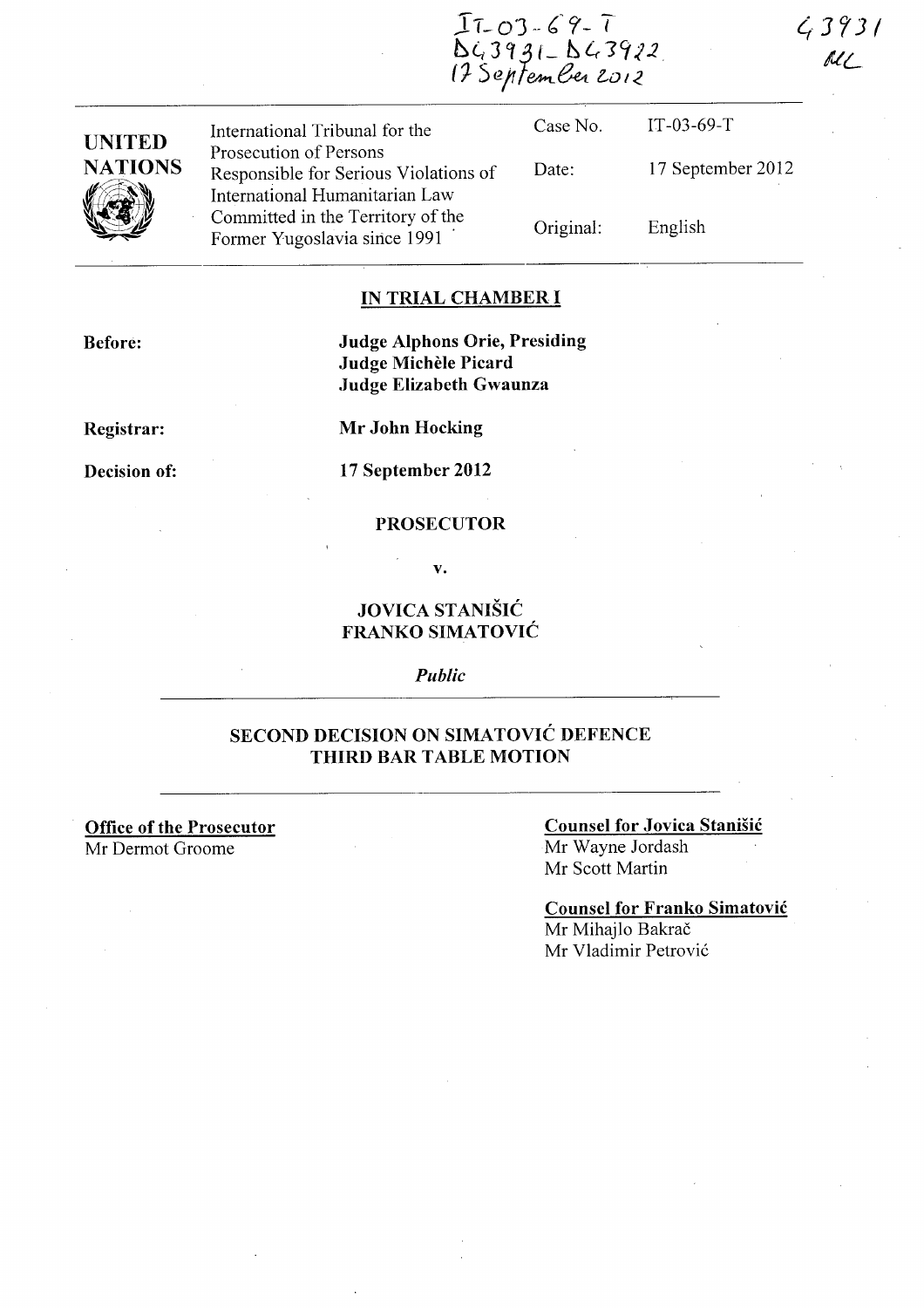# **I. PROCEDURAL HISTORY AND SUBMISSIONS OF** THE **PARTIES**

1. On 10 July 2012, the Simatović Defence ("Defence") filed its third bar table motion ("Motion"), by which it requested the admission of 259 documents from the bar table, organized into three categories: documents used in the Borojević report ("Borojević documents"), nonadmitted documents ("2D documents"), and documents recently received from Croatia ("Croatian documents").<sup>1</sup> On 31 July 2012, the Prosecution filed its response to the Motion ("Response").<sup>2</sup> The Stanišić Defence did not make any submissions, and the Simatović Defence did not seek leave to file a reply to the Response.

2. The Defence submits that each of the documents in the above three categories is relevant, probative and sufficiently reliable to be admitted into evidence from the bar table.<sup>3</sup>

3. The Prosecution notes that a number of documents are not part of the Defence Rule 65 ter exhibit list, and that their addition at such a late stage of the proceedings, for which no good cause has been shown, is not in the interests of justice and judicial economy.<sup>4</sup> In this respect, it notes that the admission of these documents would cause significant prejudice to the Prosecution and may result in the tendering of additional documents and/or presentation of witnesses in rebuttal.<sup>5</sup> The Prosecution submits that with the minimum information provided, it is difficult to ascertain the potential relevance of the documents to the Defence case.<sup>6</sup>

4. In relation to the Borojević documents, the Prosecution recalls that the Defence expert Milorad Borojević was never called, and that his expert report was not tendered into evidence. The Prosecution points out that all of the tendered Borojević documents are not on the Defence Rule 65 fer exhibit list, and recalls that it opposed their addition to the Defence Rule 65 fer List in April  $2012<sup>7</sup>$  It submits that the Defence has tendered the Borojević documents in a manner inconsistent with the information contained in the Borojević report.<sup>8</sup> It submits the Defence draws inferences from these materials that were not made by Borojevi6, and concludes that the Defence did not call him as a witness as he would have given testimony unfavourable to the Accused.<sup>9</sup> The Prosecution further submits it is prejudiced by not being able to cross-examine Borojević on these materials, and

Simatovic Defence Third Bar Table Motion with Confidential Annex, 10 July 2012, paras 1, 5. The Defence wrongly refers to 303 documents.

Prosecution Response to Simatovic Defence Third Bar Table Motion with Confidential Annex, 31 July 2012.  $\overline{2}$ 

Motion, paras 2, 6-7.

Response, paras 15-16.

<sup>5</sup> Response, para. 16.

<sup>6</sup> Response, para. 14.

 $\overline{7}$ Response, paras 6-7.

 $\bf 8$ Response, para. 20.

 $\overline{9}$ Response, paras 20-22.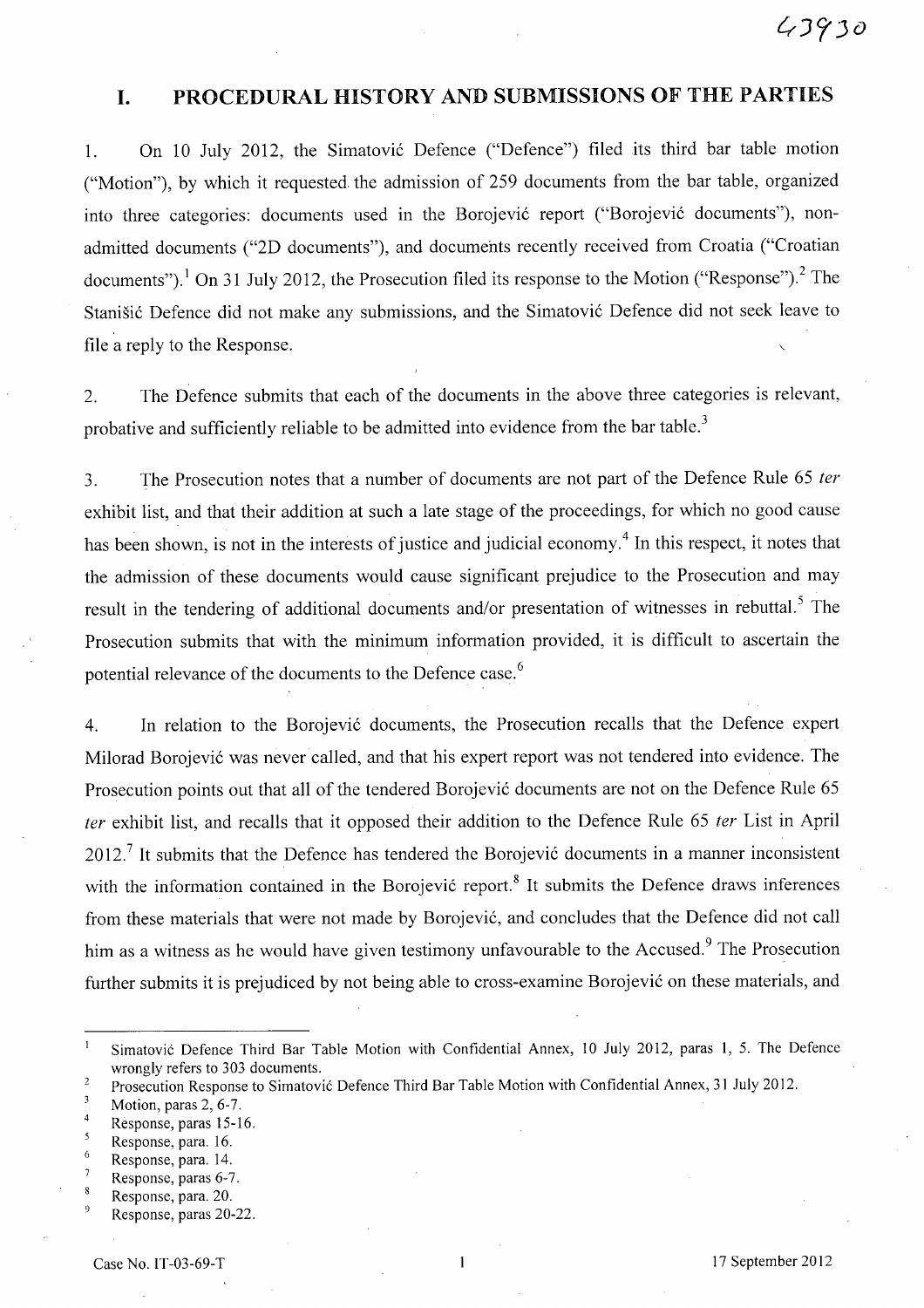that it had not been given notice by the Defence that it would tender these materials through a bar table motion.<sup>10</sup> Lastly, the Prosecution submits that many of the Borojević Documents are not relevant to the present case, and have been tendered to confuse the Chamber.<sup>11</sup> Particularly, it argues that many of these documents deal with "Red Berets" formations, which it submits are not \ related to the "Red Berets" relevant to the present case.<sup>12</sup> The Prosecution submits that "admission of these non-65ter documents could lead to the tendering of additional documents and the presentation of additional witnesses in rebuttal".<sup>13</sup>

5. In relation to the Croatian documents, the Prosecution requests that the Chamber denies their admission as they are not on the Defence 65 *ter* exhibit list.<sup>14</sup> The Prosecution also disputes their relevance to the case in general.<sup>15</sup>

#### **II. APPLICABLE LAW**

6. The Chamber recalls and refers to the applicable law governing the admission of documents from the bar table as set out in a previous decision. <sup>16</sup>

# **HI. DISCUSSION**

7. On 7 September 2012, the Chamber issued its first Decision on the Motion, which dealt with 99 of the proposed 259 documents ("First Decision of 7 September 2012").<sup>17</sup> In the present Decision, the Chamber will address the remaining 160 documents of the Motion.

#### (i) Croatian documents

8. The Chamber notes that the Prosecution objects to the admission of all Croatian documents on the grounds that they were not included on the Defence 65 fer exhibit list and that good cause has not been shown for their late addition.<sup>18</sup> The Chamber recalls that the addition of documents to a Rule 65 ter exhibit list is a sub-question to that of admitting the documents into evidence.<sup>19</sup> The Prosecution's concerns will be duly considered under Rule 89 (C) of the Tribunal's Rules of Procedure and Evidence ("Rules"). For this reason the Prosecution's objections related to the

 $\frac{10}{11}$  Response, paras 23-24.

Response, para. 25.

 $12$  Ibid.

<sup>&</sup>lt;sup>13</sup> Response, Confidential Annex A, p. 2.<br><sup>14</sup> Responses name 27: Response Confident

<sup>&</sup>lt;sup>14</sup> Response, para. 27; Response, Confidential Annex A, p. 160.<br><sup>15</sup> Personse: Confidential Annex A, pp. 160, 167

<sup>&</sup>lt;sup>15</sup> Response, Confidential Annex A, pp. 160-167.<br><sup>16</sup> Einst Decision on Stanišić Defence Bar Table M.

<sup>&</sup>lt;sup>16</sup> First Decision on Stanišić Defence Bar Table Motion of 17 February 2012, 23 May 2012, paras 9-10.

<sup>&</sup>lt;sup>17</sup> First Decision on the Third Simatovic Defence Table Motion, 7 September 2012.

<sup>&</sup>lt;sup>18</sup> Response, Confidential Annex A, p. 160.<br><sup>19</sup> Decision on Prosecution Motion to Reor

Decision on Prosecution Motion to Reopen Prosecution Case and for the Admission of Documents from the Bar Table, 7 June 2011, para. 14, fn. 42.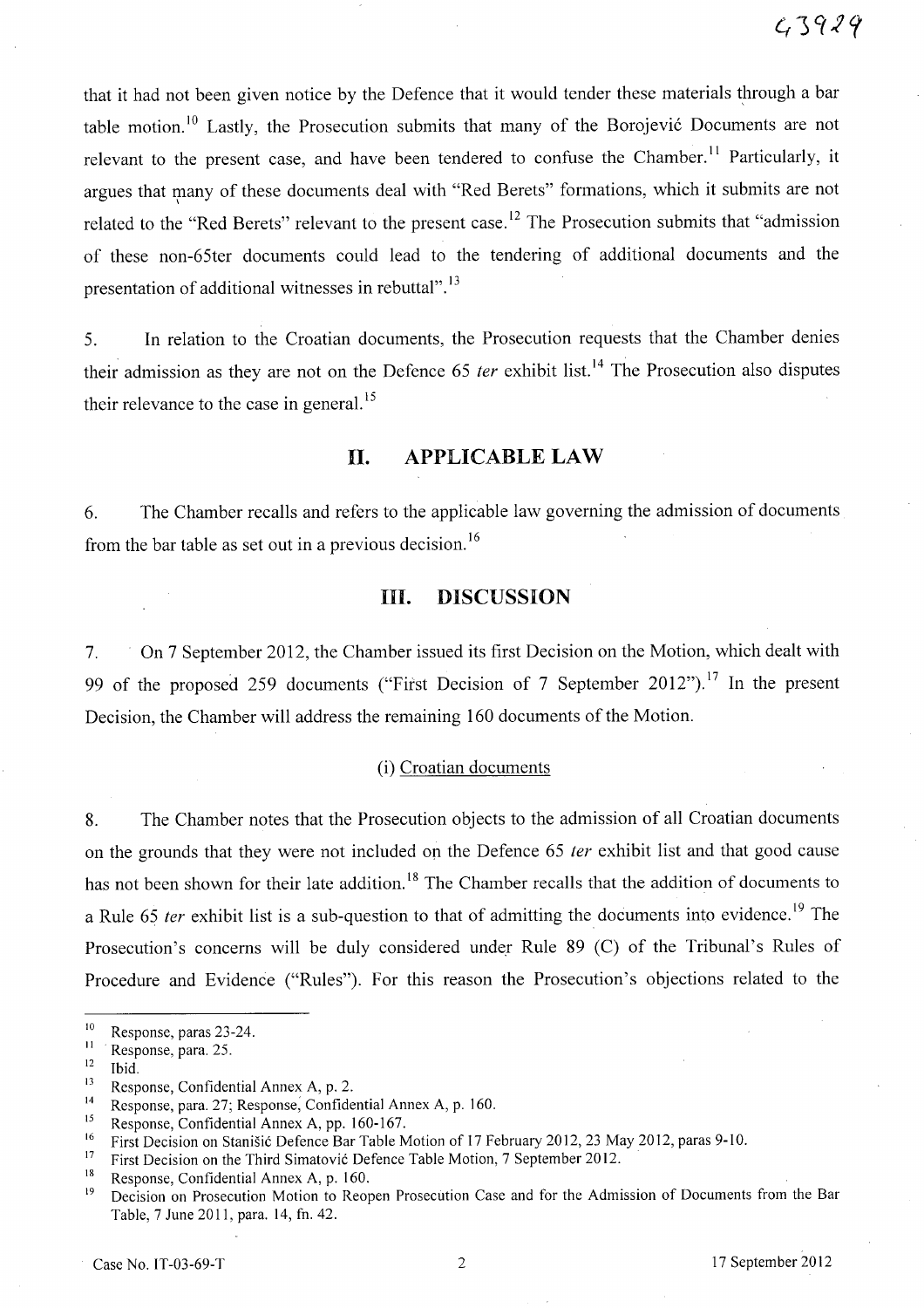Defence Rule 65 ter exhibit list do not require explicit discussion. The Chamber decides, *proprio* motu, to add the Croatian Documents to the Defence Rule 65 ter exhibit list.

9. With respect to the documents bearing the Rule 65 fer nos 2D01695, 2D01719, 2D01721, 2DOI728, 2D01729, 2D01730, 2D01731, 2D01736, 2D01737, 2D01741, and 2D01745, the Chamber finds that the Defence has. shown (i) the relevance and probative value of these documents and (ii) how they would fit into the Defence case, and will allow their admission into evidence from the bar table.

10. Regarding document bearing the Rule 65 ter no. 2D01696, the Defence does not provide any indication of its relevance.<sup>20</sup> Therefore the Defence has failed to show (i) the relevance of this document and (ii) how it fits into the Defence case. Accordingly, the Chamber denies admission of this document into evidence.

11. The Defence submits that the document bearing Rule 65 ter no. 2DOI723 is relevant because it shows that important decisions were made "above the level of Franko Simatovic" in the Socialist Federal Republic of Yugoslavia without his knowledge and participation.<sup>21</sup> It is unclear from the face of this document how it supports the inferences made by the Defence regarding the Accused's level of knowledge of the issues discussed at this meeting and the relation between those issues and the crimes alleged. The Chamber finds that the Defence has not shown (i) the relevance and probative value of this document and (ii) how it fits into the Defence case, and denies its admission into evidence from the bar table.

#### (ii) Borojevic documents

12. The Chamber notes that the Prosecution objects to the admission of all Borojevic Documents, and that it has presented extensive submissions in both the Response and in Confidential Annex A to the Response in this regard. Particularly, the Chamber observes that the Defence has tendered a number of documents regarding "Red Berets" units that it submits were "attached" or under the command of the Bratunac Brigade during an unspecified period of time. These documents are documents bearing Rule 65 ter nos 2D01350, 2D01359, 2D01375, 2D01524, 2D01525, 2D01526, 2D01534, 2D01535, 2D01536, 2D01537, 2D01540, 2D01541, 2D01542,<sup>22</sup> 2D01543, 2D01545, 2D01549, 2D01550, 2D01552, 2D01553, 2D01569, 2DOI572, 2D01574, 2D01575, 2D01576, 2D01577, 2D01578, 2D01581, 2D01583, 2D01584, 2D01586, 2D01599, 2D01600, 2D01602, 2D01604, 2D01606, 2D01609, 2D01610, 2D01612, 2D01613, 2D01614,

<sup>&</sup>lt;sup>20</sup> Motion, pp. 42571-42570.

Motion, pp. 42570-42569.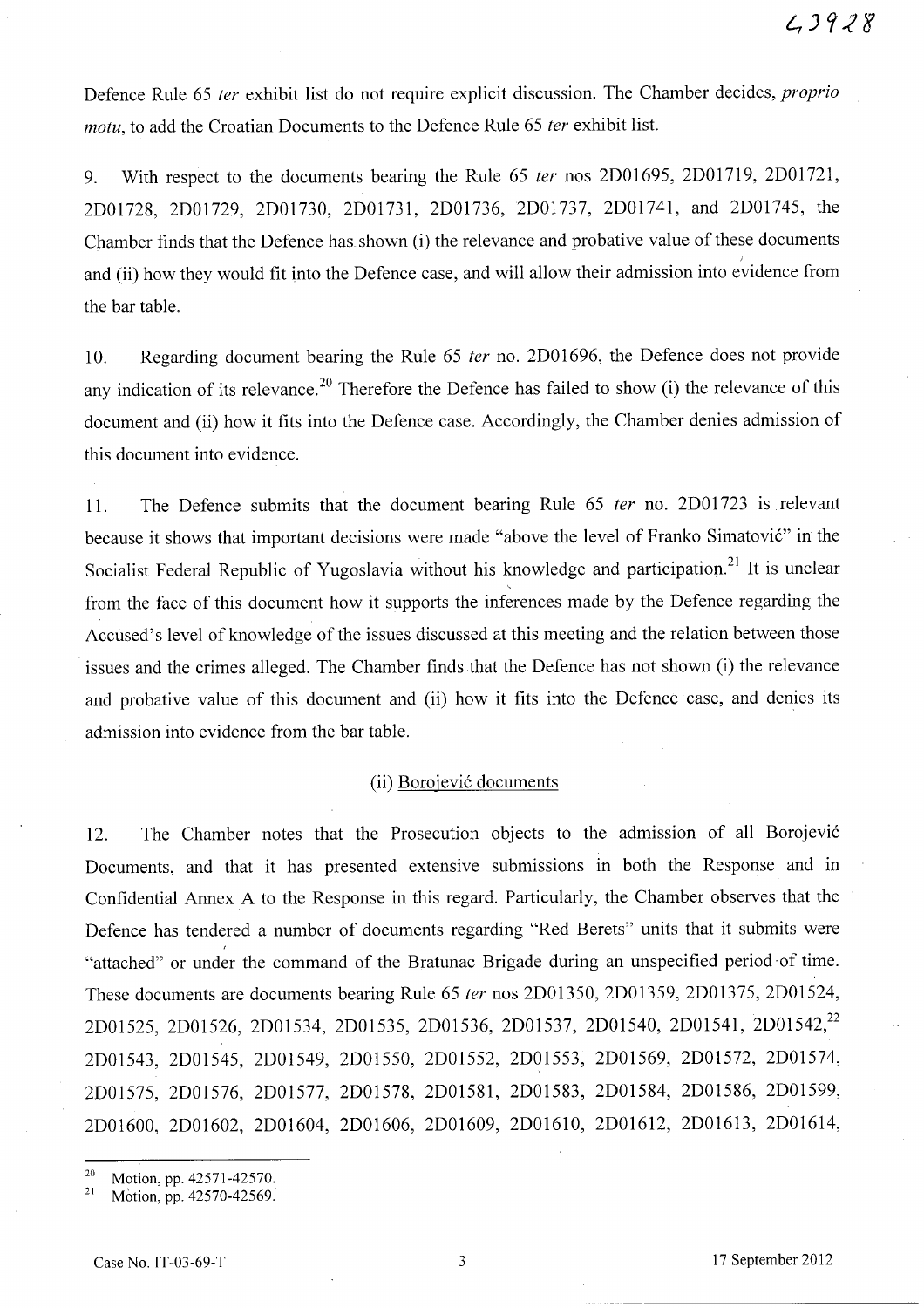# $43921$

2D01617, 2D01619, 2D01620, 2D01621, 2D01623, 2D01624, 2D01625, 2D01626, 2D01627, 2D01629, 2D01630, 2D01631, 2D01632.1, 2D01632, 2D01635, 2D01643, 2D01646, 2DOl649, 2D01650, 2D01652, 2D01655, 2D01656, 2D01658, 2D01659, 2D01660, 2D01664, 2D00120, and 2D00108.<sup>23</sup> With respect to these documents, the Chamber has considered the following. For nearly all of these documents, the Defence only provides a brief description of the information contained in these documents, but it does nof provide the required information of how these documents fit into the Defence case. The documents relate to issues that appear to have been discussed by Defence witnesses; at least one of these documents was even authored by a Prosecution witness (who twice appeared before the Chamber due to a recall of the witness).<sup>24</sup> Moreover, there are clear indications from the Prosecution's Response and Confidential Annex A to the Response that many of these documents were taken out of a larger context, and that larger context is presently unclear to the Chamber.<sup>25</sup> The Chamber notes that the Defence did not seek to reply to the Response. Lastly, these documents were not included on the Defence 65 *ter* exhibit list, and the Defence did not attempt to show good cause for their late addition; what is more, a request for their addition to the Defence Rule 65 fer exhibit list is not part of the Motion. The Chamber indicated earlier that the addition of documents to a Rule 65 fer exhibit list is a sub-question to that of admitting the documents into evidence, but that the Prosecution's concerns will be considered under the Rule 89 (C).<sup>26</sup> While the Chamber, in the recent flurry of documents presented by both Defence teams at the very last moment, has been less strict to apply the basic principle that a party must file a timely request for the addition of documents to the Rule 65 ter exhibit list, the Chamber considers it relevant to highlight the context in which the aforementioned documents have been tendered. The Defence has had ample opportunity to present these documents through witnesses in order to provide the Chamber with the necessary context, but chose not to do so. As such, the Chamber is left to guess how to interpret or contextualise these documents when determining their admission into evidence. Therefore, the Chamber is unable to determine the probative value of these documents. For these reasons, the Chamber denies their admission into evidence from the bar table.

13. With respect to documents bearing Rule 65 ter nos 2D01222, 2D01223, 2D01225, 2D01226, 2D01227, 2D01228, 2D01229, 2D01275, 2D01276, 2D01277, 2D01278, 2D01294,

<sup>&</sup>lt;sup>22</sup> The Chamber notes that the English translations of the documents bearing the Rule 65 ter 2D01542 is incomplete.<br><sup>23</sup> The Chamber notes that document begring the Pule 65 ter number 2D00108 is an except from document b

The Chamber notes that document bearing the Rule 65 ter number 2D00108 is an excerpt from document bearing the Rule 65 ter number 2D00120. It further notes that the original version of document bearing the Rule 65 ter number 2D00120 includes a list of names which has not been replicated in its English translation.

<sup>&</sup>lt;sup>24</sup> See 2D01572 (authored by Prosecution witness Manojlo Milovanović).<br><sup>25</sup> Perponse, paras 19.26; Response, Confidential Annex A, see pp. 30-10;

<sup>&</sup>lt;sup>25</sup> Response, paras 19-26; Response, Confidential Annex A, see pp. 30-109.<br><sup>26</sup> Surge name <sup>81</sup> 808 also First Desigion of 7 Sontamber 2012, para 16

<sup>26</sup> Supra, para. 8; see also First Decision of 7 September 2012, para 16.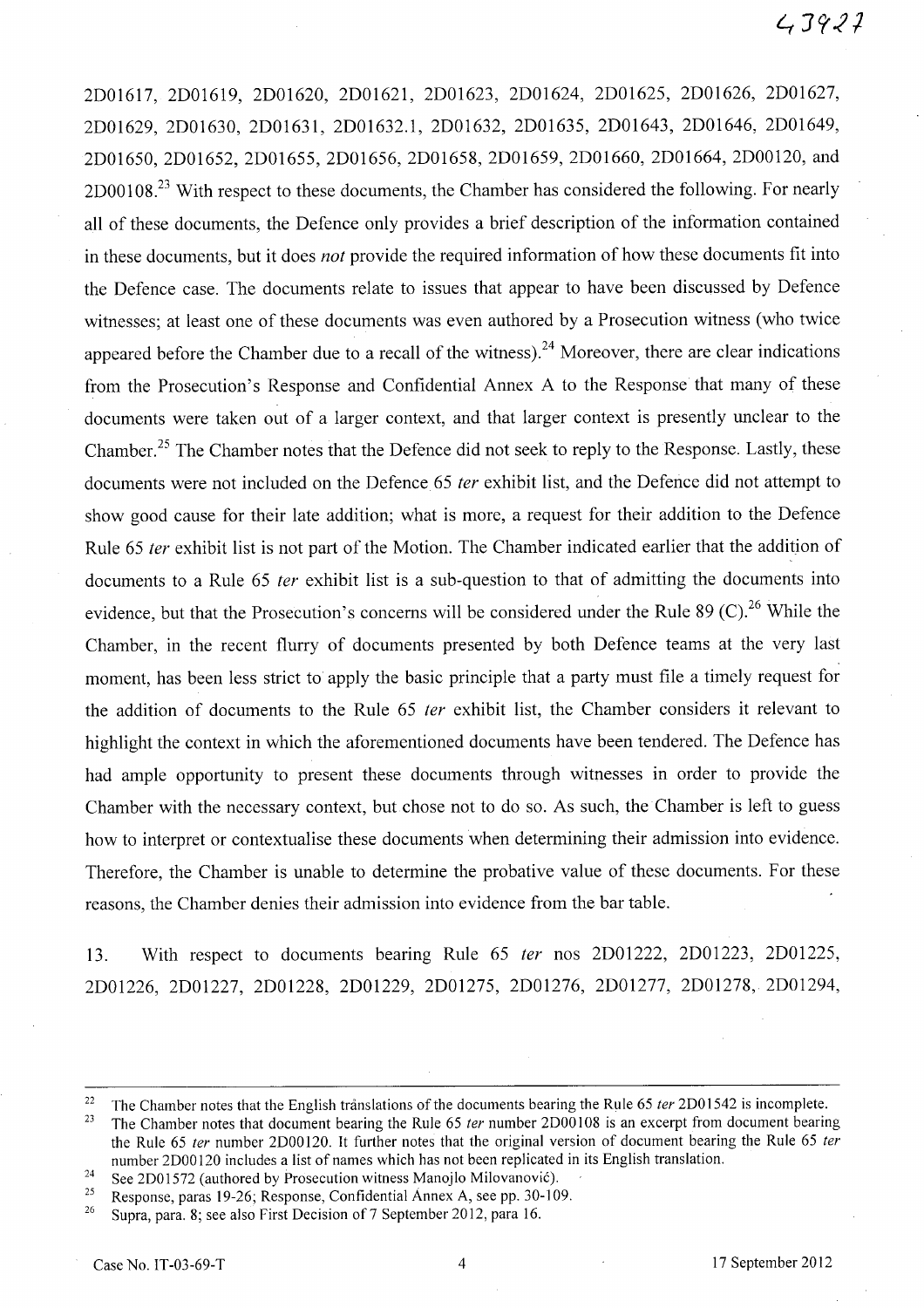2D01297, 2D01300, 2D01301, 2D01306, 2D01340, 2D01341, 2D01342, 2D01349,<sup>27</sup> 2D01381, 2D01382, 2D01383, 2D01385, 2D01362, 2D01657, 2D01661, 2D01296, 2D01386, 2D01391, 2D01392, 2D01394, and 2D01397, the Chamber notes that while the descriptions of the documents are often very short, it finds that the Defence has shown (i) the relevance and probative value of these documents and (ii) how they fit into the Defence case. The Chamber *proprio motu* decides to add these documents to the Rule 65 ter exhibit list, and admits them into evidence from the bar table.

14. With respect to documents 2D001273, 2D001274, and 2D01398, the Chamber notes that these are documents authored by Defence witness Osman Selak, and considers that they should have been put to the witness when he gave evidence before the Chamber. The Chamber denies their admission into evidence from the bar table.

15. The Chamber notes that 2D01390 lacks a *B/C/S* original, and that document bearing 65 fer no. 2D01267 is an undated attachment to a document, which was not submitted to the Chamber. The Chamber denies their admission into evidence from the bar table

#### (iii) Documents previously admitted

16. The documents bearing the following Rule 65 *ter* numbers have already been admitted into evidence: 2D01224 (admitted as P1086), $^{28}$  2D01538 (admitted as D82), 2D01603 (admitted as P3124), 2D01638 (admitted as D860), 2D01639 (admitted as D859), 2D00043 (admitted as D14), 2D00185.2 (admitted as P1120), 2D00237 (admitted as P2740), 2D00242 (admitted as Dl198), 2D00243 (admitted as D11), 2D00251 (admitted as P1127), 2D00280 (admitted as P418), 2D00314 (admitted as P1756), 2D00368<sup>29</sup> (an extract from the document admitted as D212), 2D00766.2 (admitted as D398), 2D00777.2 (admitted as D204), and 2D01727 (admitted as P1991). The Chambers therefore declares the request for admission of these documents moot.

#### (iv) Documents previously denied

17. The documents bearing the Rule 65 ter nos 2D00649 and 2D00656 were denied admission into evidence in Court on 7 June 2012 due to lack of sufficient indicia of reliability.<sup>30</sup> The Defence

<sup>&</sup>lt;sup>27</sup> The Chamber notes that 2D01580 is a duplicate of document 2D1349. It therefore considers its request for admission into evidence as moot.

<sup>&</sup>lt;sup>28</sup> The Chamber notes that the Defence included the English translation of P1088 in its English translation of 2D01224. It observes, however, that the *B/C/S* version of 2D01224 does not include the *B/C/S* version of P1088.

<sup>&</sup>lt;sup>29</sup> With regard to 2D00368, the Chamber notes that the Defence did not provide an English translation corresponding to the *B/c/S* excerpt that it submits for admission into evidence. .

 $30$  T. 20093.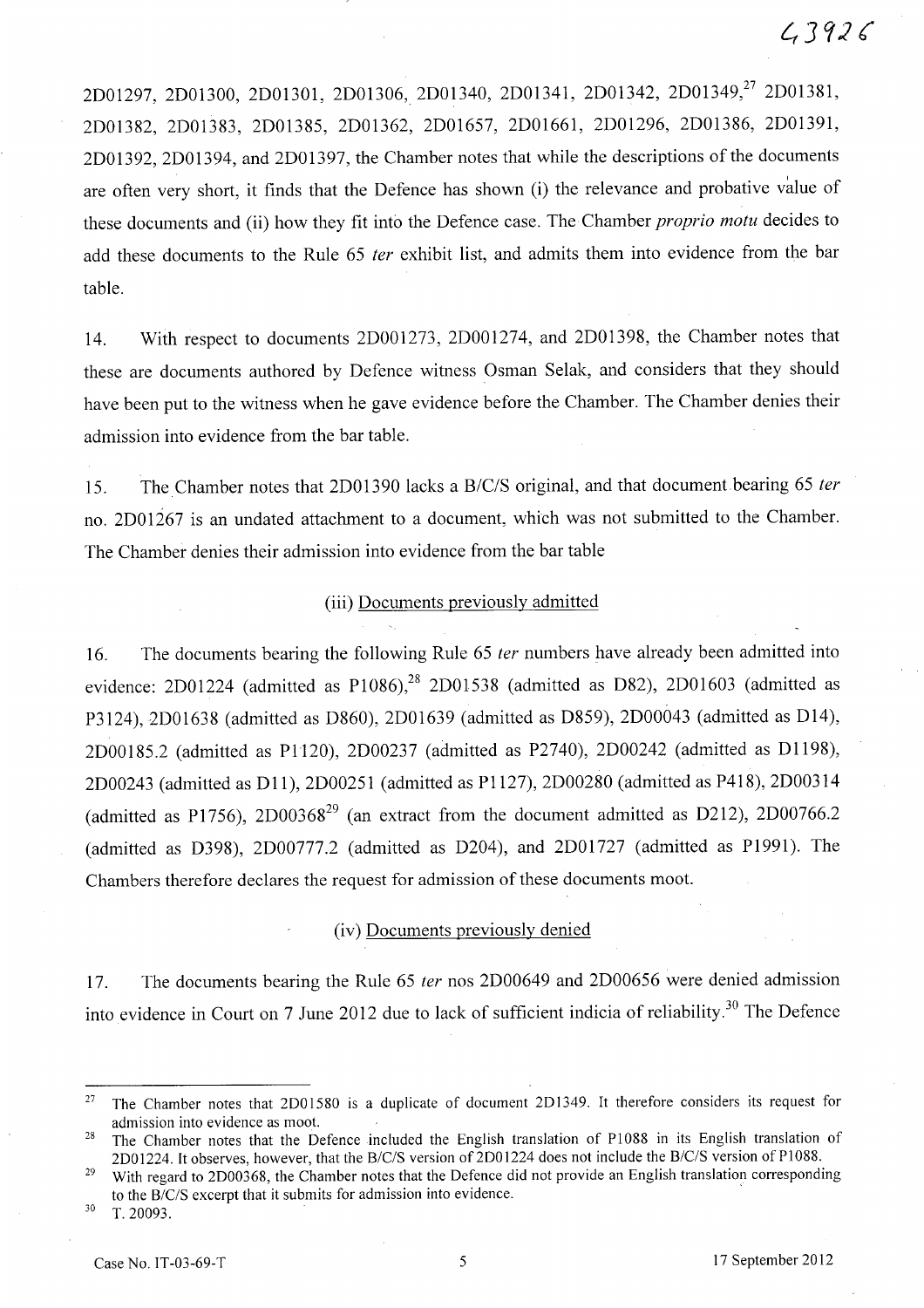has not provided additional information regarding the reliability of these documents. Accordingly, the Chamber denies their admission into evidence from the bar table.

#### (v) Voluminous documents and evidence given by witnesses

18. The documents bearing the Rule 65 *ter* nos 2D01233, 2D01234, 2D01255, 2D0006l, 2D00068, 2DOOI00, 2DOOI2l, and 2D00706.2 are voluminous. Together their English translations comprise nearly 1000 pages, yet the Defence gives almost no indication as to which portions of these documents are relevant to its case. Their descriptions of these documents are general and brief.<sup>31</sup> One description includes a single page reference; the others have no page citations at all.<sup>32</sup> Thus, the Chamber is unable to properly assess the relevance and probative value of these documents. Furthermore, the Chamber observes that documents bearing Rule 65 *fer* nos 2D0006l, 2D00068, 2DOO 100, and 2DOO 121 include statements, testimony and interviews of witnesses - two of whom gave evidence in the present case (Milan Milovanović and JF-010) – for which the Defence should have sought admission under Rules 92 *bis, fer,* or *quater* in conjunction with Rule *73 ter* (D) of the Rules. 33 The admission of the above documents from the bar table under Rule 89 (C) of the Rules, would allow the Defence to circumvent the stringent requirements of Rules 92 *bis*  to *quater* of the Rules.

19. For these reasons, the Chamber denies admission into evidence from the bar table of documents bearing the Rule 65 *ter* nos 2D01233, 2D01234, 2D01255, 2D00061, 2D00068, 2DOOIOO, 2D00121, and 2D00706.2.

# (vi) Documents with incomplete or missing translations

20. The documents bearing the Rule 65 *ter* nos 2DOOl40.2, 2DOOI81.2, 2D00696:2, 2D00701.2, 2D00703.2, 2D00714.2, and 2D00221.2 are original versions of documents which have also been compiled into books. The book versions of these documents and their English translations. have been uploaded into eCourt, but translations of the original versions have not. The Prosecution does not object to the admission of these documents if translations of the original versions are provided.<sup>34</sup> Having compared the translations of the book reproductions of these documents against the original B/C/S versions, the Chamber is in a position to determine the admissibility of the originals. The Chamber considers that the Defence has shown (i) the relevance and probative value

<sup>&</sup>lt;sup>31</sup> Motion, pp. 42631, 42630, 42601, 42600, 42598, 42579.

<sup>&</sup>lt;sup>32</sup> Motion, p. 42630. The description of the document bearing the Rule 65 *ter* number 2D01255 cites p. 114.

<sup>33</sup> See, Decision on Stanisic Defence Motion for Admission of Testimony in the Case of *Prosecutor* v. *Slobodan Milosevic* and Excerpts of Prosecution Interview, 6 July 2012, paras 6-8; See also First Decision of 7 September 2012, para. 15.

<sup>34</sup> Response, Confidential Annex A, pp. 125, 127, 148,149, 15l.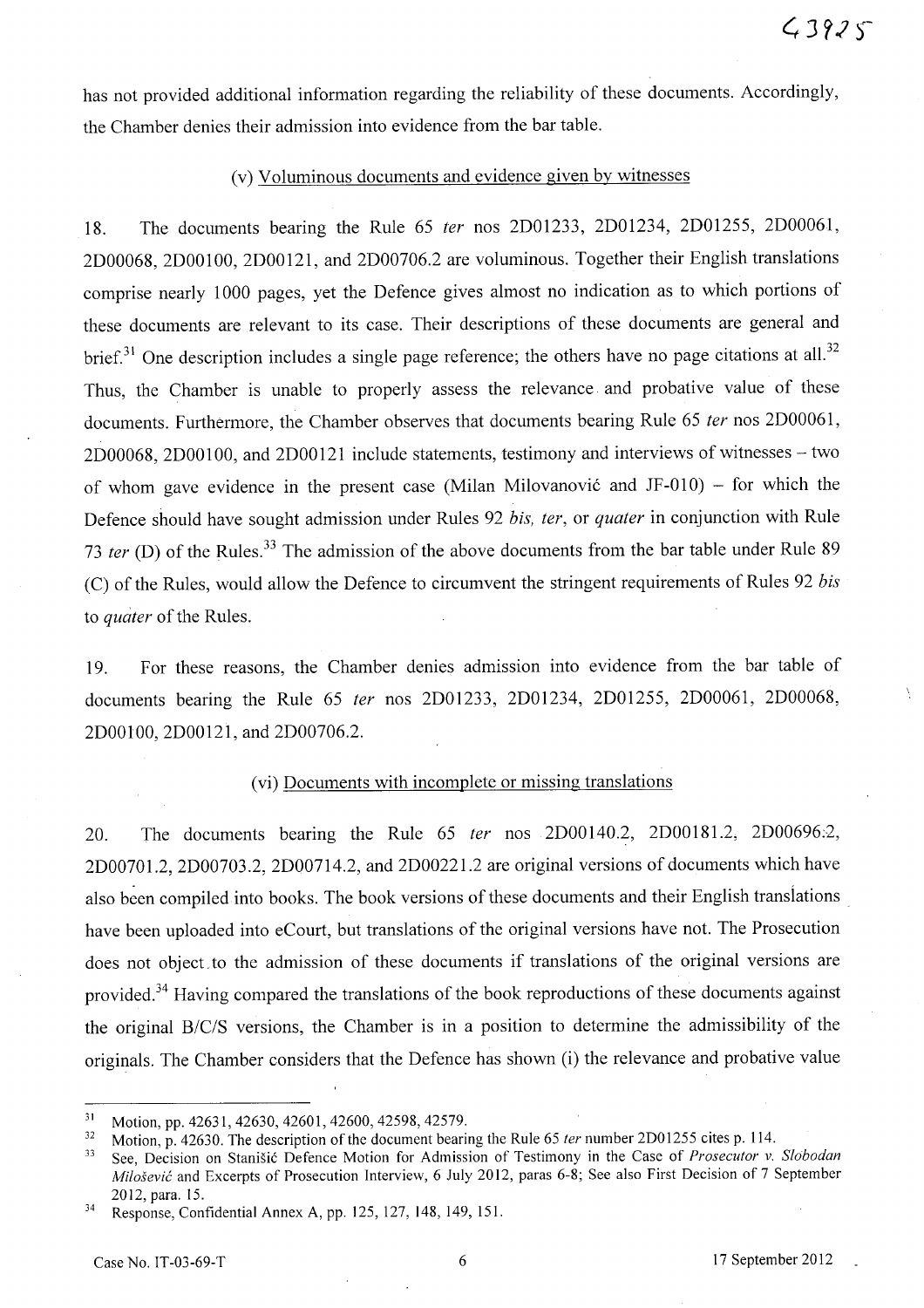of these documents and (ii) how they fit into the Defence case. The Chamber *proprio motu* decides to add these documents to the Rule 65 *ter* exhibit list, and admits them into evidence from the bar table. Further, the Chamber instructs the Defence to upload complete translations of these six documents into eCourt within two weeks of the date of issue of this decision.

21. The Chamber notes that the English translations of the documents bearing the Rule 65 *ter*  numbers are incomplete: 2D01254, 2D01299, 2D00161.2, 2D00191.2, and 2D00611.2. The omissions in the English translations of these documents are substantial and prevent the Chamber from being able to accurately assess their probative value. The Chamber is unable to assess the probative value or relevance of the document bearing the Rule 65 *ter* no. 2D01694 because it has no English translation. The Chamber denies admission of these documents into evidence from the bar table.

#### (vii) Status of admitted documents

22. The Chamber notes that the Defence has not indicated the status (public or confidential) of any of the documents contained in the Motion. Therefore, the status of all documents admitted through the present Decision will be provisionally under seal. Furthermore, the Chamber converts the public status of all documents admitted through the First Decision of 7 September 2012 to provisionally under seal. The Chamber instructs the Defence to provide Chamber and the parties with the necessary information on the status of the admitted exhibits within one week of the issue of this Decision.

#### **IV. DISPOSITION**

23. For the foregoing reasons, pursuant to Rule 89 of the Rules, the Chamber

(i) *PROPRIO MOTU* **DECIDES** to add the following documents to the Defence Rule *65 ter* exhibit list, bearing Rule 65 *ter* nos 2D01695, 2D01719, 2DOl721, 2DOl728, 2D01729, 2D01730, 2D01731, 2D01736, 2D01737, 2D01741, 20D1745, 2D01222, 2D01223, 2D01225, 2D01226, 2D01227, 2D01228, 2D01229, 2D01275, 2D01276, 2D01277, 2D01278, 2D01294, 2D01297, 2D01300, 2D01301, 2D01306, 2D01340, 2D01341, 2D01342,2D01349, 2D01381, 2D01382, 2D01383, 2D01385, 2D01362, 2D01657, 2D01661, 2D01296, 2D01386, 2D01391, 2D01392, 2D01394, 2D01397; and **ADMITS** these documents into evidence, provisionally under seal;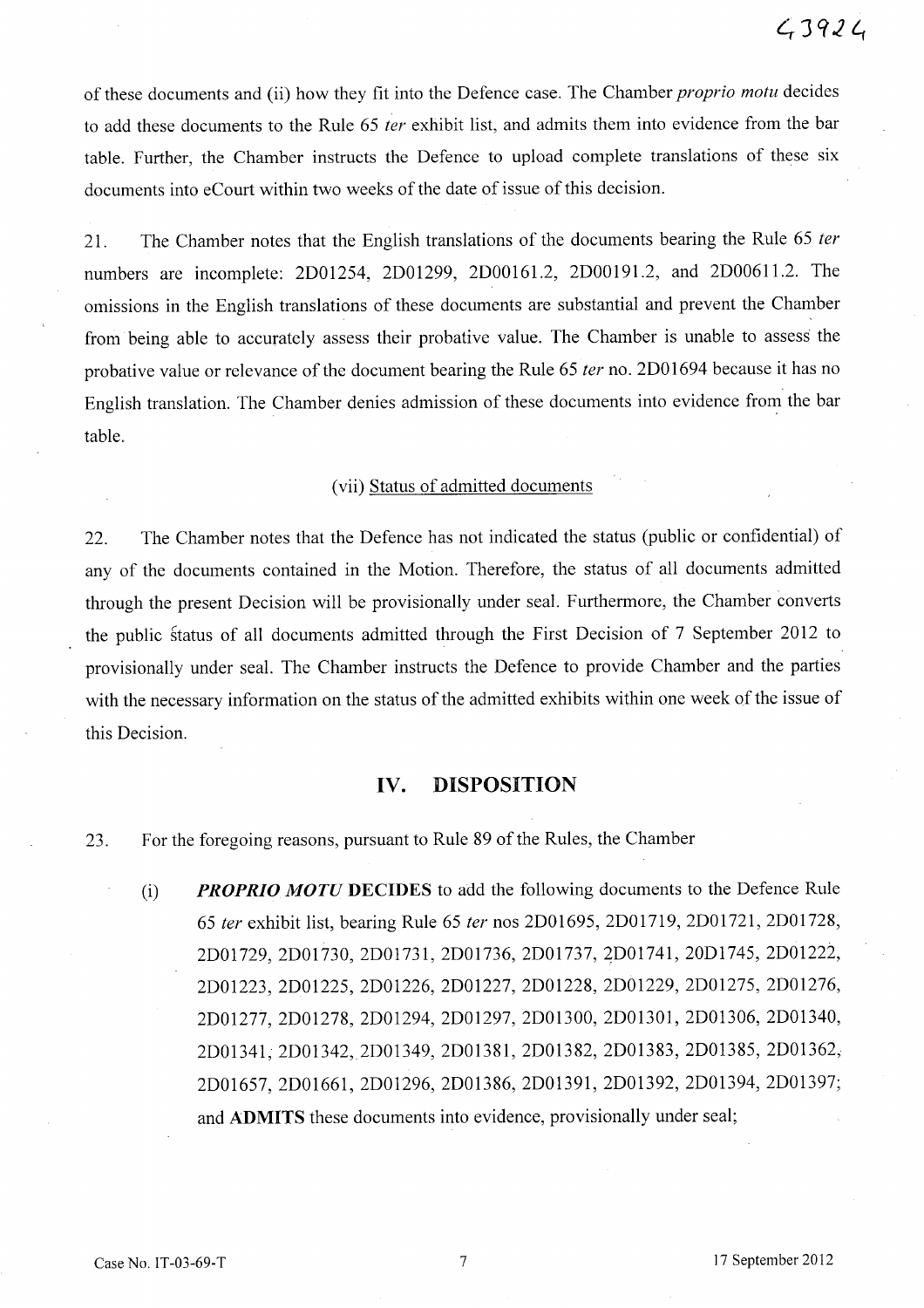- (ii) **ADMITS** into evidence the documents bearing 65 fer nos 2D00140.2, 2D00181.2, 2D00696.2, 2D00701.2, 2D00703.2, 2D00714.2, and 2D00221.2, provisionally under seal;
- (iii) **DENIES** the admission of the documents bearing Rule 65 ter nos 2D01696, 2D01723, 2D01350, 2D01359, 2D01375, 2D01524, 2D01525, 2D01526, 2D01534, 2D01535,' 2D01536, 2D01537, 2D01540, 2D01541, 2D01542, 2D01543, 2D01545, 2D01549, 2D01550, 2D01552, 2D01553, 2D01569, 2D01572, 2D01574, 2D01575, 2D01576, 2D01577, 2D01578, 2D01581, 2D01583, 2D01584, 2D01586, 2D01599, 2D01600, 2D01602, 2D01604, 2D01606, 2D01609, 2D01610, 2D01612, 2D01613, 2D01614, 2D01617, 2D01619, 2D01620, 2D01621, 2D01623, 2D01624, 2D01625, 2D01626, 2D01627, 2D01629, 2D01630, 2D01631, 2D01632.1, 2D01632, 2D01635, 2D01643, 2D01646, 2D01649, 2D01650, 2D01652, 2D01655, 2D01656, 2D01658, 2D01659, 2D01660, 2D01664, 2D00120, 2D00108, 2D01273, 2D01274, 2D01398, 2D01390, 2D01267, 2D00649, 2D00656, 2D01233, 2D01234, 2D01255, 2D00061, 2D00068, 2D00100, 2D00121, 2D00706.2, 2D01254, 2D01299, 2D00161.2, 2D00191.2, 2D00611.2, 2D01694;
- (iv) **DECLARES** the Motion **MOOT** in relation to the documents bearing Rule 65 fer nos 2D01580, 2D01224, 2D01538, 2D01603, 2D01638, 2D01639, 2D00043, 2D00185.2, 2D00237, 2D00242, 2D00243, 2D00251, 2D00280, 2D00314, 2D00368, 2D00766.2, 2D00777.2, and 2D01727;
- (v) **INSTRUCTS** the Defence to upload into eCourt complete English translations of the documents bearing Rule 65 fer nos 2D00140.2, 2D00181.2, 2D00696.2, 2D0070 1.2, 2D00703.2, and 2D00714.2 within one week of the date of issue of this decision;
- (vi) **INSTRUCTS** the Registry, once (v) has been completed, to attach the uploaded English versions of the documents bearing Rule 65 fer nos 2DOO 140.2, 2DOO 181.2, 2D00696.2, 2D00701.2, 2D00703.2, and 2D00714.2 to the respective *B/C/S*  originals;
- (vii) **INSTRUCTS** the Registry to convert the public status of all documents admitted through the First Decision of 7 September 2012 to provisionally under seal;